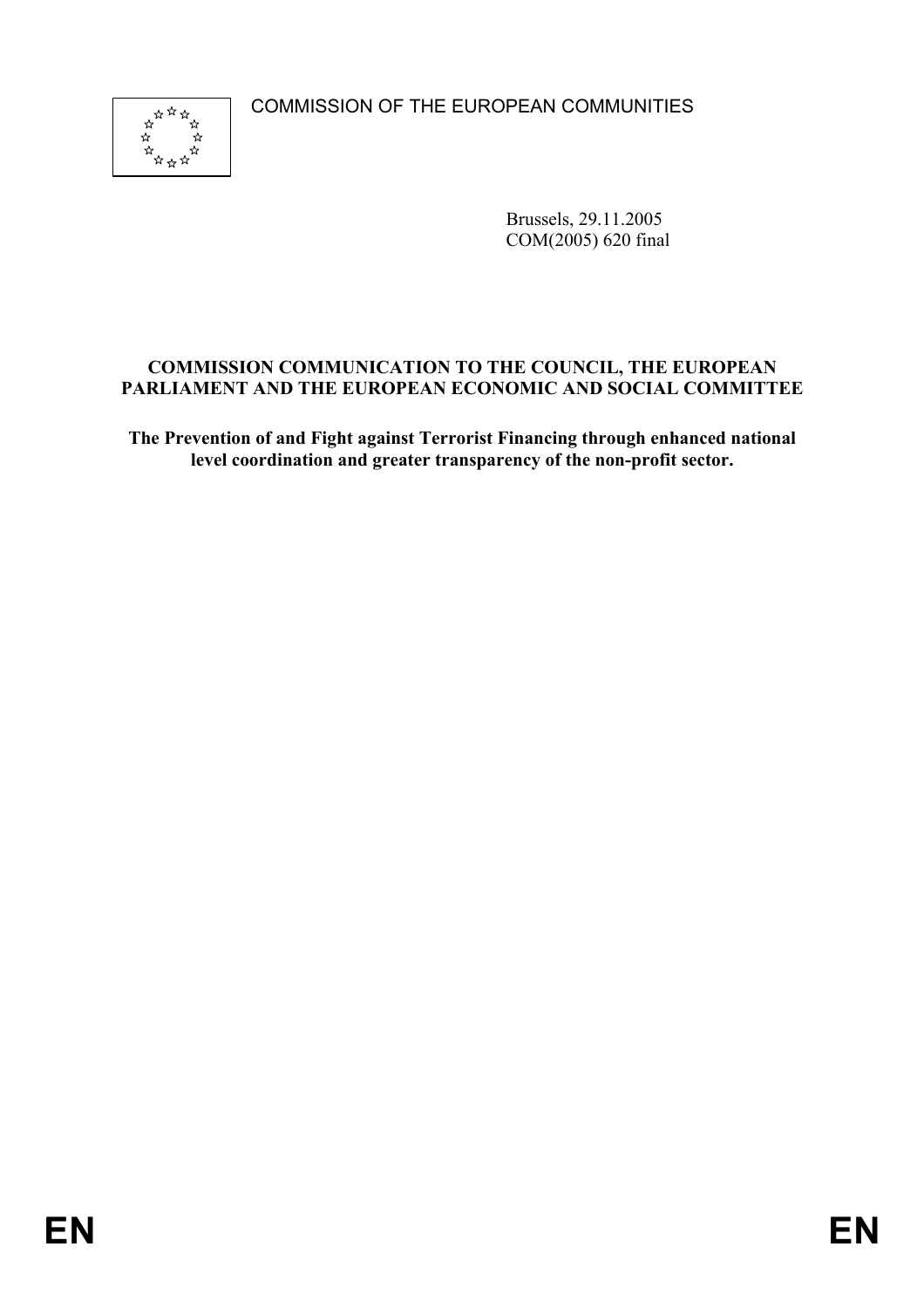### **INTRODUCTION**

Preventing terrorists from gaining access to financial resources is one of the cornerstones of the EU's fight against terrorism. This is highlighted in the Action Plan on Combating Terrorism<sup>1</sup> and the Council Declarations following the attacks in Madrid and London<sup>2</sup>. EU policy in this area was further set out in the Commission Communication of October 2004<sup>3</sup> and the EU Counter Terrorist Financing Strategy of December 2004<sup>4</sup>. These make clear that the importance of this work is not only to prevent terrorists from gaining access to funding but also to maximise the use of financial intelligence in all aspects of counter terrorist work.

In its Declaration on Combating Terrorism of  $25<sup>th</sup>$  March 2004 the European Council called on Member States "to increase cooperation between national competent authorities, Financial Intelligence Units, and private financial institutions to facilitate improved exchange of information on terrorist financing"5 . The Declaration also called on the Commission to consider improvements in the regulation and transparency of non-profit organisations ("NPOs") which may be used by terrorists to acquire funding for their activities. This Communication addresses these core elements in the fight against terrorist financing. Part I assesses national level coordination issues. Part II deals with vulnerabilities of the non-profit sector to terrorist financing and outlines a Recommendation for Member States and a Framework for a Code of Conduct for NPOs contained in the Annex to this Communication.

# **PART I - NATIONAL COORDINATION STRUCTURES**

The Peer Evaluation on terrorism ("National anti-terrorist arrangements: improving national machinery and capability for the fight against terrorism")<sup>6</sup> has proved a valuable tool in helping Member States to assess their national counter-terrorism arrangements. The fight against the financing of terrorism was within the scope of the Peer Evaluation. The enormity of the task has meant that country reports and recommendations have not always addressed the financing of terrorism in particular detail. Consideration should therefore be given to focusing on national machinery addressing the fight against the financing of terrorism and drawing on findings set out in this Communication as a possible topic for a follow-up Peer Evaluation.

<sup>1</sup> Plan of Action on Combating Terrorism 10586/04 of 15th June 2004 (Council Document)

<sup>2</sup> Declaration on Combating Terrorism adopted by European Council 25<sup>th</sup> March 2004; Council Declaration on EU Response to London Bombings adopted by Extraordinary Council meeting (Justice and Home Affairs)  $13^{th}$  July 2005.

Commission Communication on Prevention of and Fight against Terrorist Financing 20.10.2004  $COM(2004) 700$ 

 <sup>«</sup> The fight against terrorist financing » presented by Secretary General/High Representative and Commission to European Council. 16089/04 of 14<sup>th</sup> December 2004 (Council Document)

Recommendation 31 of the Financial Action Task Force Forty Recommendations calls on countries to ensure that "policy makers, the FIU, law enforcement and supervisors have effective mechanisms in place which enable them to co-operate, and where appropriate coordinate domestically with each other concerning the development and implementation of policies and activities to combat money laundering and terrorist financing".

Following the 11<sup>th</sup> September 2001 attacks the JHA Council of September 2001 launched an assessment of national anti-terrorist arrangements.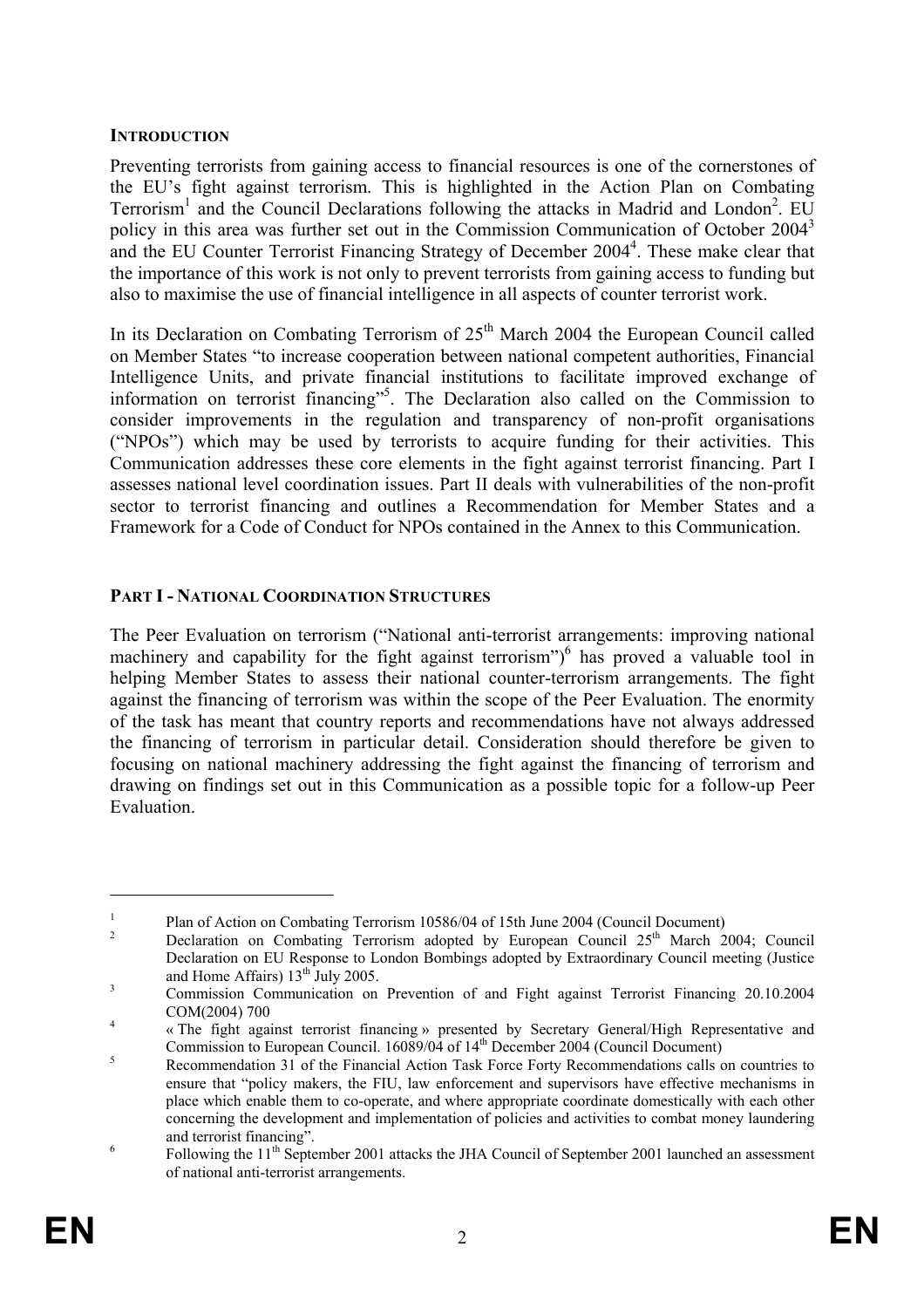The Hague Programme states that the mere fact that information crosses borders should no longer be relevant in the  $EU^7$ . An effective exchange of information between competent authorities in the EU is, however, dependent on comprehensive and effective national level coordination to identify, cross reference and analyse relevant information and produce reliable high quality criminal intelligence. Well coordinated national level information exchange is essential if the "principle of availability" <sup>8</sup> is to operate effectively since, in the absence of appropriate national level coordination and generation of high quality criminal intelligence, information/intelligence sought at EU level may not be available.

The EU Counter Terrorist Financing Strategy invited the Commission to assess national coordination structures between different Ministries, agencies and other actors engaged in counter financing of terrorism ("CFT") work. It invited the Commission to consider possible additional cooperation methods between law enforcement/intelligence services and the private sector. The Commission's analysis is largely based on Member State answers to a questionnaire sent to the EU 25 in mid-March 2005 as well as discussions with Europol and industry representatives.

**In replies to this questionnaire Member States confirmed that State bodies engaged in the fight against financing of terrorism include Finance, Justice, Interior and Foreign Ministries, Treasury Department as well as the Financial Intelligence Unit, specialised financial police, Public Prosecutor's Office, Customs Authorities, Tax Revenue Services, intelligence services, financial regulators and the Central Bank ("Relevant Actors").**

The advantages of ensuring coordination among Relevant Actors were highlighted by many Member States:

"…representatives of the majority of competent bodies meet in one place and directly exchange relevant information, assess it and elaborate the final product for the decision-makers based on consensus. The brain-storming that evolves during such direct meetings of experts is particularly useful as well as the possibility to deal with individual issues in an all-encompassing manner."<sup>9</sup>

Coordination and information sharing among national agencies were highlighted in the Council's best practices paper on financial restrictive measures targeting terrorism<sup>10</sup>. The analysis set out in this Communication is compatible with and should supplement this approach.

<sup>7</sup> The Hague Programme: strengthening freedom, security and justice in the EU. Brussels 13<sup>th</sup> December 2004 16054/04 (Council Document). See also the Proposal for a Council Framework Decision on the exchange of information under the principle of availability COM(2005)490  $\int_{8}^8$  of 12.10.2005

See The Hague Programme Section 2 on improving the exchange of information for law enforcement purposes.

Reply to Commission questionnaire provided by Permanent Representation of the Republic of Slovenia to the European Union<br>
Council document 13851/4/04 rev 4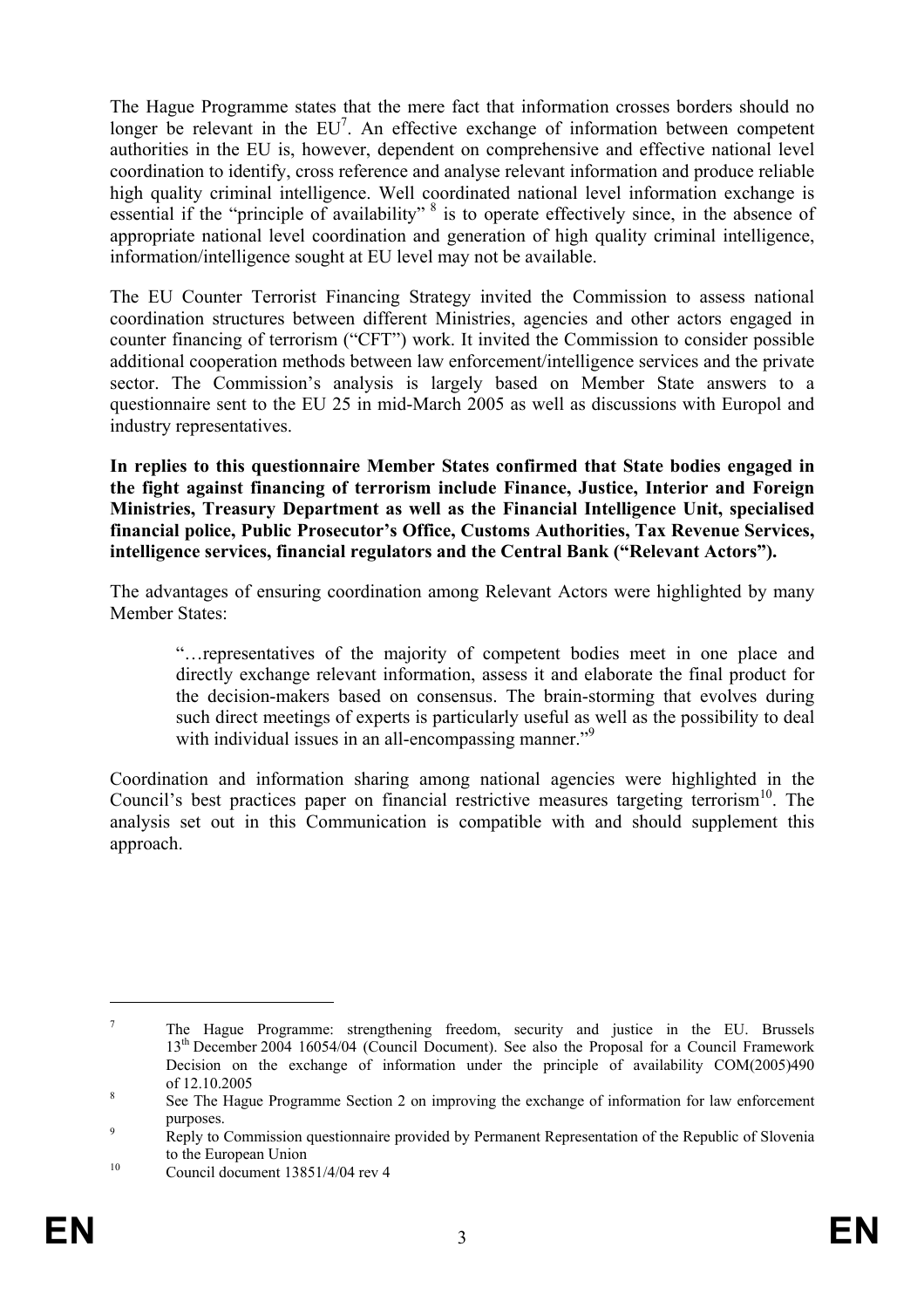Analysis of Member States' coordination structures reveals (i) a number of horizontal best practices to strengthen coordination among **all** Relevant Actors and (ii) areas where measures specific to **certain** Relevant Actors may enhance coordination and information exchange. The former is addressed in Section 1 while coordination issues specific to certain Relevant Actors are set out in Sections 2. Section 3 addresses issues relevant to coordination between Relevant Actors and the private sector. In all cases particular attention should be paid to data protection rules, including safeguards on the accuracy of information held in relevant databases.

### **1. HORIZONTAL COORDINATION STRUCTURES INVOLVING ALL RELEVANT ACTORS**

Analysis of national coordination structures reveals a number of horizontal best practices to strengthen information sharing at national level among all Relevant Actors and from which the following can be deduced:

- **1.1. To help address policy coordination, consideration may be given to establishing a national framework comprising all Relevant Actors.** This will help build consensus around a national CFT strategy. It should promote confidence building, understanding and trust between agencies. Core tasks should include production of a Joint Counter Terrorism Action Plan, joint CFT risk and threat analyses and other joint CFT research<sup>11</sup>. Structures should be put in place to ensure that Relevant Actors are consulted, contribute to and have to sign off joint analysis of intelligence on methods used by terrorists to finance their activities. The benefits of including appropriate private sector representatives in this work should also be considered.
- **1.2. To help address operational issues, consideration may be given to bring together Relevant Actors from intelligence services, law enforcement, Prosecutors' Office, FIU, tax revenue services and financial regulators**. Such a group could have a mandate to review investigation files from a range of angles. Operational benefits could include: (i) revealing leads that may otherwise go undetected; (ii) recommending changes in the way investigations are carried out and ensure investigations are intelligence based; (iii) avoid duplication; (iv) help establish links between suspects (v) facilitate joint assessment of related investigations.
- **1.3. Operational coordination could be further enhanced by national networks, connecting in each Member State the respective FIU with, on the one hand, reporting bodies and, on the other hand the Relevant Actors.** This would create an automated yet secure electronic environment for the receipt, processing and dissemination of financial intelligence. It would enable the direct transfer of information from financial institutions into special databases in the FIU, support the computer-assisted production of financial intelligence within the FIU and allow for the automated exchange of information between FIU and Relevant Actors. This work is currently being assessed in the FIU NET project.

<sup>&</sup>lt;sup>11</sup> One Member State highlighted the value of joint analysis of regular thematic investigations such as underground financial movements connected with the financing of terrorism.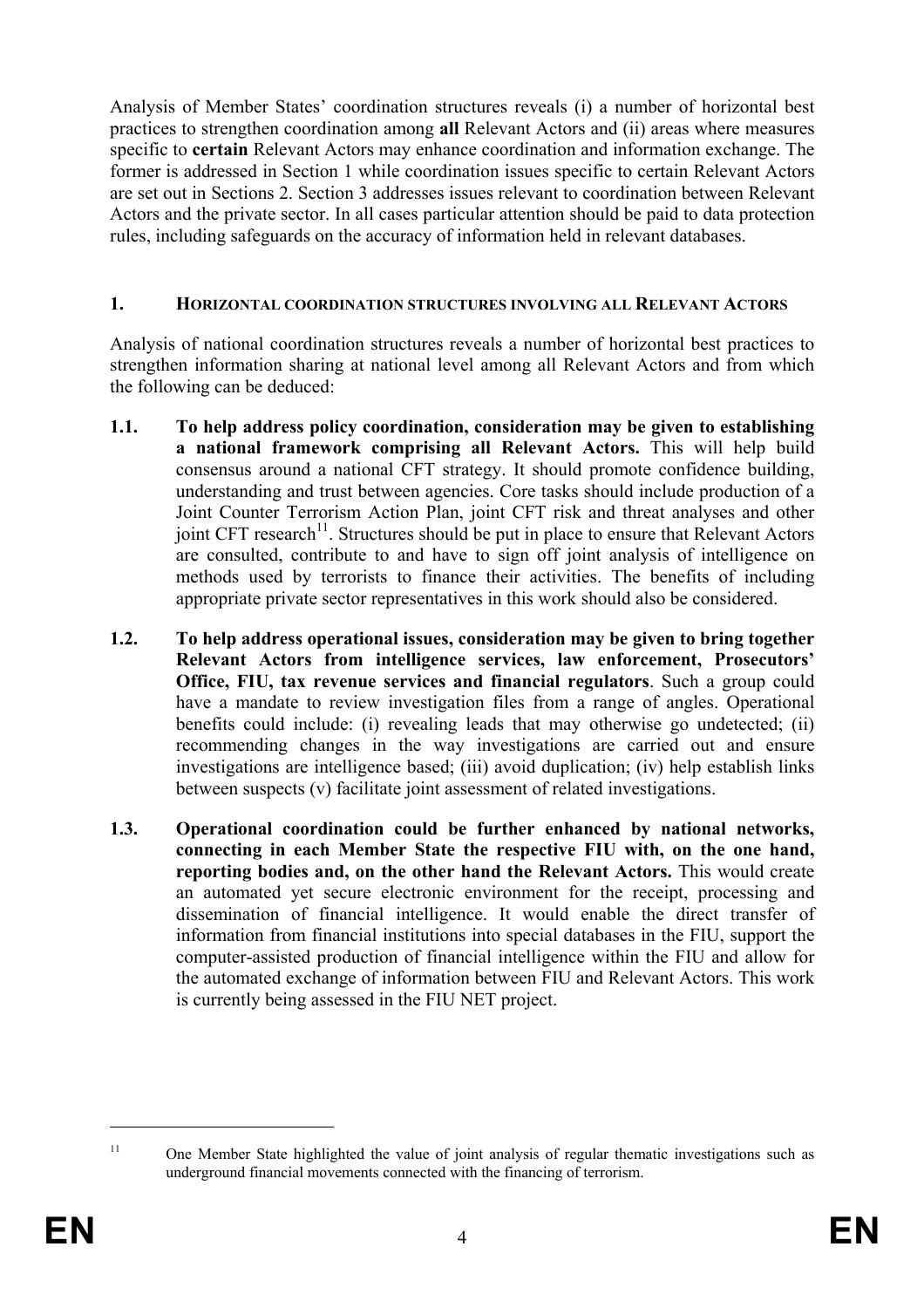- **1.4. Minimum standards for collection, analysis and dissemination of intelligence.**  This would facilitate intelligence generation and sharing and promote an intelligence driven and risk based approach. Standards should emphasise the need to derive meaning and value from collected information and a common commitment to disseminate that information rapidly to authorised persons in other Relevant Actors.
- **1.5.** Developing minimum standards for handling information such as confidentiality levels, security clearances, document handling codes would facilitate and expand rapid and effective information exchange among Relevant Actors.
- **1.6. Financial intelligence should support and supplement overall counter terrorist activity.** Integration within general counter terrorist activity of input from a body responsible for CFT coordination would help ensure that financial intelligence is an integral part of counter terrorist activity. This should also produce value in bridging the gap that may exist between specialised CFT police, Counter Terrorist police and intelligence services.

### **2. COORDINATION STRUCTURES SPECIFIC TO CERTAIN RELEVANT ACTORS**

- **2.1.** A number of Member States said they **had formalised terrorist financing information exchange structures between the Finance, Interior and Justice Ministries** and described how this process had given a new impetus to the fight against terrorist financing by bringing together the intelligence services, specialised police and FIU.
- **2.2.** Some Member States indicated the benefits of an **inter-departmental body dedicated to identification, tracing and freezing of criminal/terrorist assets.** Such "Asset Investigation Bodies" with highly developed financial investigation skills, should be able to draw on complementary skills of police, Prosecutors, Tax Revenue services, customs and other relevant services and provide a source of expertise for all terrorist (and other serious criminal) investigations.
- **2.3.** Member States should **promote awareness among law enforcement of the role the FIU can play in assisting their fight against terrorism financing** and other criminality. The use of Memoranda of Understanding between the FIU and other agencies may help to provide the framework for efficient access to financial information.
- **2.4.** CFT experts within the FIU should have **appropriate security clearance** to allow them to receive, transmit and jointly analyse financial intelligence with intelligence services or other Relevant Actors handling security coded data. The need for appropriate security clearances within other Relevant Actors should also be considered so that classified information can be shared and jointly analysed where necessary.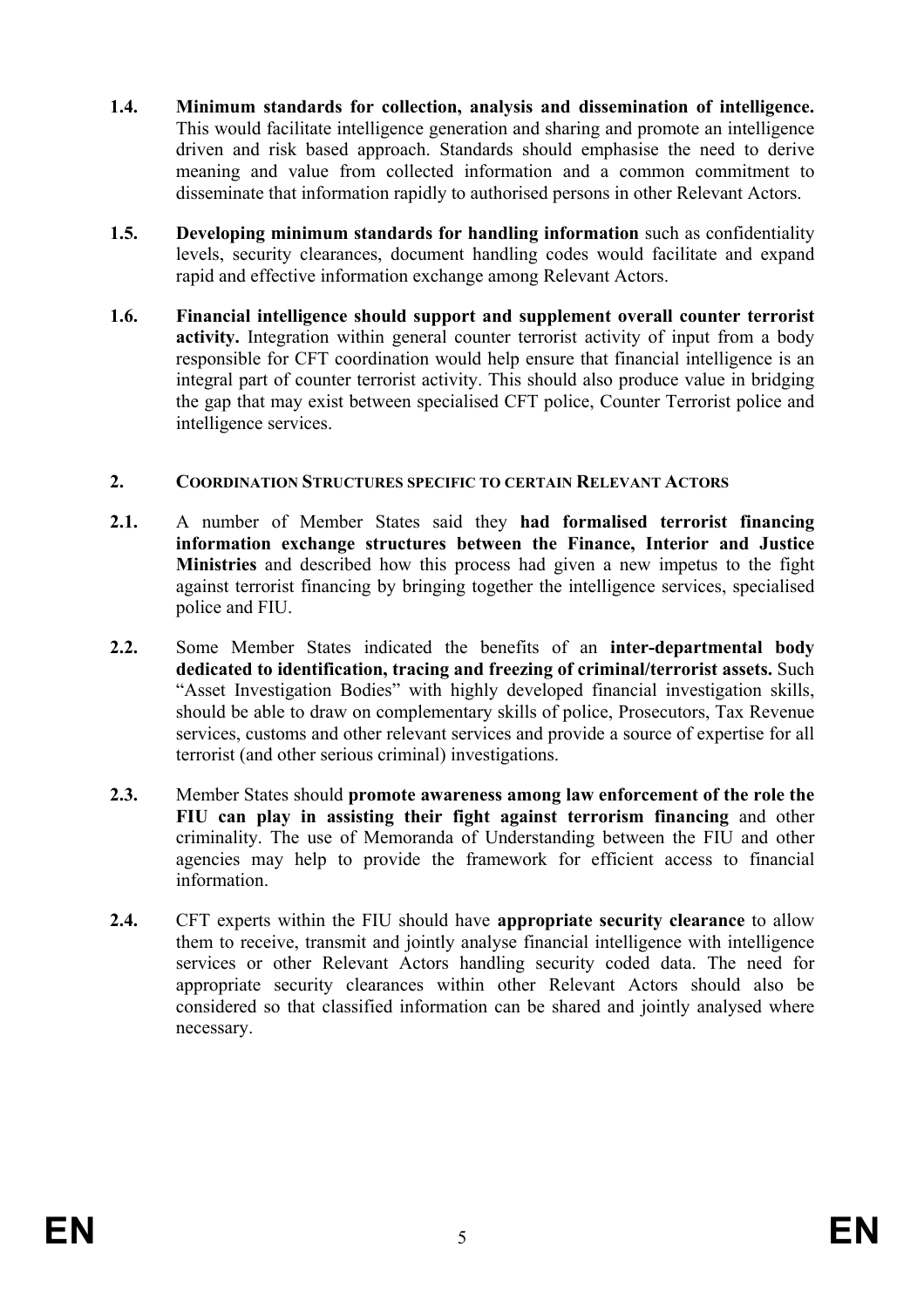### **Enhance mutual understanding among Relevant Actors**

- 2.5. Coordination in the fight against terrorist financing is likely to be facilitated where **the FIU includes a dedicated CFT unit** facilitating closer coordination with CFT and CT experts in other Relevant Actors. Focused CFT experts within the FIU also ensure a greater awareness of CFT typologies and so facilitate identification and prioritisation of high risk cases. These expert units should ensure a multi-agency approach through structured coordination with police, prosecutors and intelligence services. Such units should be encouraged to compare approaches with their counterparts in other Member States.
- **2.6.** To enhance mutual understanding, particularly where no formal structures exist, Member States should encourage **secondment of investigative magistrates, prosecutors, financial investigators, analysts and others to the FIU** as well as to and from other Relevant Actors.
- **2.7. Relevant Actors must clearly understand each other's roles and ensure that systems are in place to allow information to move quickly to those best placed to act on it.** This would ensure, for example, that police or judicial information on known suspects is rapidly transmitted to Foreign Ministry officials responsible for requesting designation by the Council or the UN Security Council so as to have preventive financial restrictive measures (sanctions) applied to their funds and assets. Investigating authorities should consider whether the requirements for administrative freezing measures are met and whether such freezing is opportune, and in appropriate cases, formulate request for application of such measures. Similarly where cash is seized, whether at the border by customs or elsewhere, and there is a suspicion that this may be associated with terrorism, the FIU should be informed to raise prospects of finding linked information.

# **Ensure optimal use of Financial Intelligence**

**2.8. Use of key words, key names and other identifiers to encourage immediate identification of terrorist related suspicious transaction reports.** Appropriate forms of co-operation should be established between FIUs and operational specialised services, including the exchange of information on suspicious transactions for intelligence purposes and possible disruption of terrorist acts.

# **Combine skill sets**

**2.9. The complexity of CFT work is such that know how and expertise must frequently be combined, for example, by** allowing experts with complementary skills to be seconded on an ad hoc basis for a given project, investigation or prosecution. One Member State illustrated this citing structures created which allow and facilitate a prosecutor with expertise in financial crime to act jointly with a prosecutor with an anti-terrorism background in connection with CFT cases.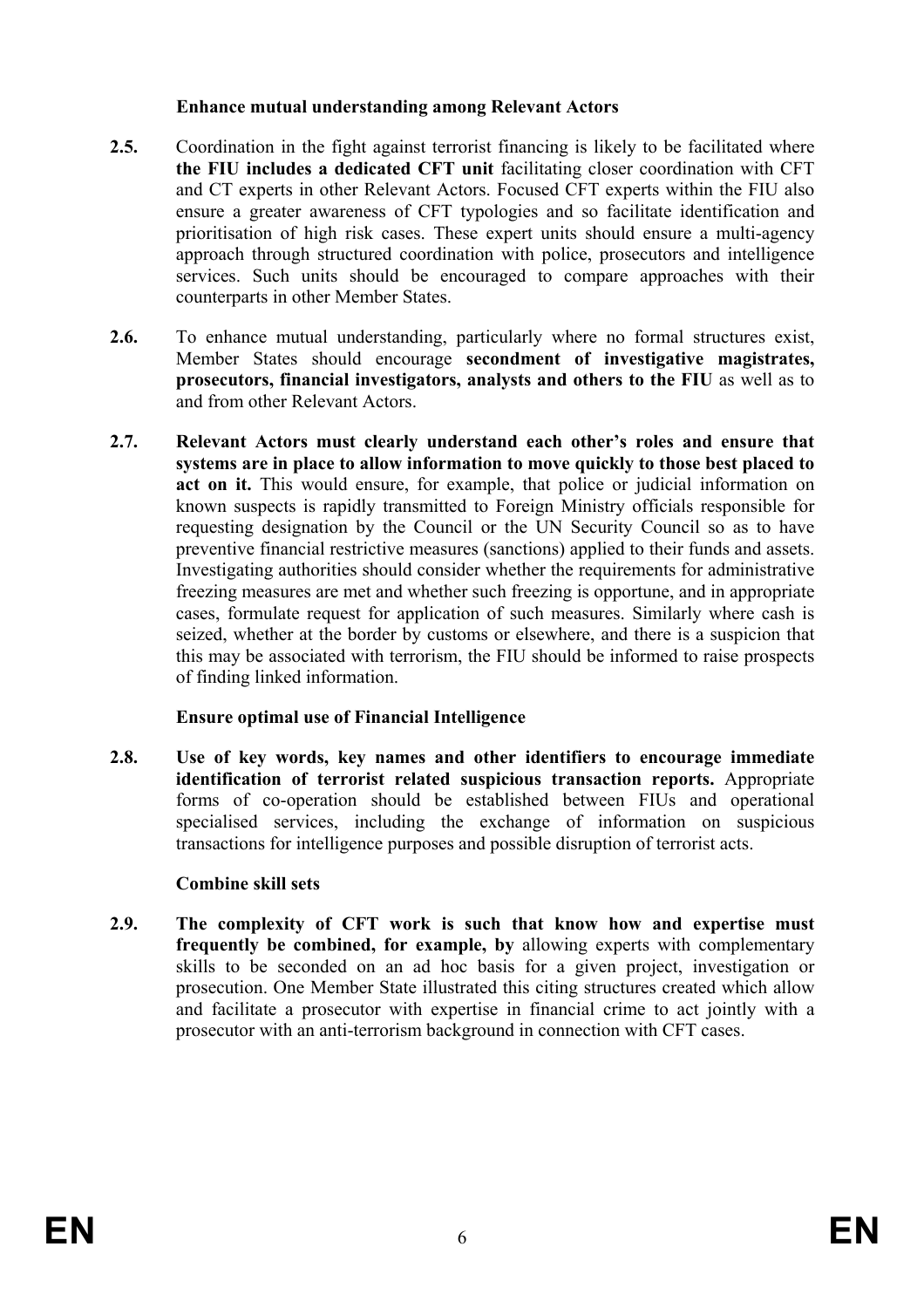### **Outreach to wider Public**

**2.10.** As well as ensuring that employees of reporting bodies are informed of typologies and threats, Member States in conjunction with financial and other institutions should ensure that *users* **of financial services are informed about how they can assist both public and private sector efforts** to combat the financing of terrorism and other financial crime.

### **3. RELEVANT ACTORS AND THE PRIVATE SECTOR**

In many cases it is not so much the financial information per se held by banks and others which is of vital importance to law enforcement efforts, but rather the *intelligence* which that information can provide. For this reason it is essential to ensure good coordination between Relevant Actors and financial institutions (and other money laundering reporting bodies) so that necessary information can be obtained easily and rapidly and with appropriate guidance from Relevant Actors.12 **Public sector intelligence can be enhanced by financial institution input.** For example, in some Member States important lead information has been obtained where sensitive information, such as data on forged identity documents, has been shared with financial institutions to identify and locate suspects.

### **Access to Private Sector financial information**

**3.1. Measures to allow competent authorities to know whether a person subject to investigation has or has had a bank account and to obtain particulars of accounts and banking operations according to Article 32 of the third Anti-Money Laundering ("AML") Directive<sup>13</sup>.** Some Member States indicated in answer to the above-mentioned questionnaire benefits of a national register of bank accounts in ensuring rapid identification of suspect funds and accounts. Such "registers" may range from a single central (constantly updated) database to encrypted customer lists held and controlled by financial institutions. Financial Intelligence Unit ("FIU") access on the basis of a suspicious disclosure report, would reveal on a hit/no hit basis whether a suspected person has or has had a bank account with a specified institution. An alternative model would allow law enforcement services investigating suspicion of terrorist financing to ask the FIU to enquire from financial institutions whether the suspect holds or has held an account. The Commission will undertake further work in conjunction with Member States and the private sector to assess models to implement Article 32 of the above Directive.

<sup>12</sup> As regards *international* cooperation between Relevant Actors, this should be in compliance with Article 28 of the third AML Directive and should enhance and not reduce exchange of intelligence between FIUs.<br>Article 32 of the third Anti-Money Laundering Directive says "Member States shall require that their

credit and financial institutions have systems in place that enable them to respond fully and rapidly to enquiries from the financial intelligence unit, or from other authorities in accordance with their national law, as to whether they maintain or have maintained during the previous five years a business relationship with specified natural or legal persons and on the nature of the business relationship"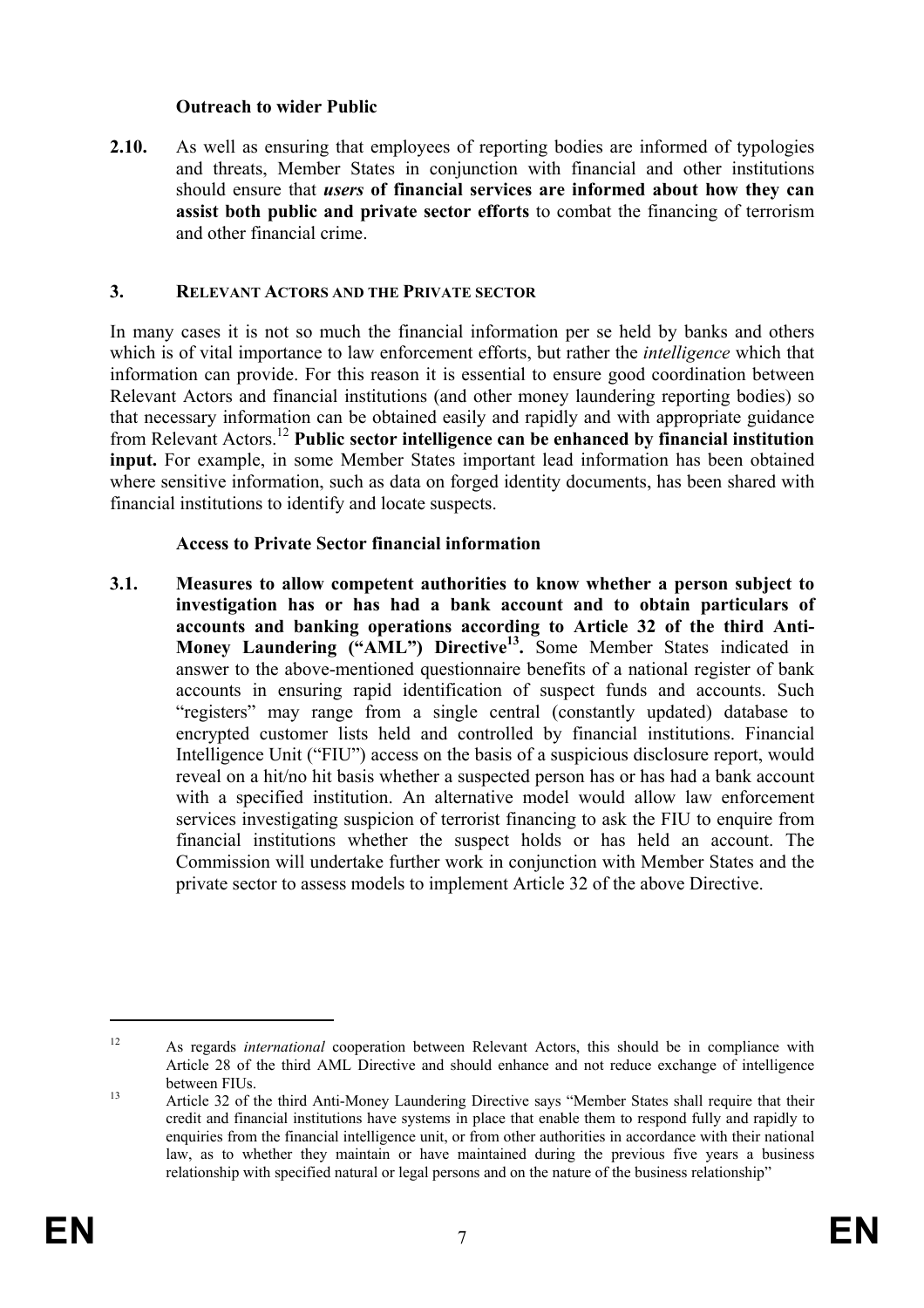- **3.2.** Intelligence indicates that terrorists have used well known money transmission businesses with branches in different Member States to make a series of small transfers destined to persons associated with extremist groups. Individually each of these transfers may appear legitimate. Looked at collectively they may raise suspicions. Money **transmission and remittance businesses should ensure they have systems allowing them** to comply with international standards on originator's information as well as with the risk based approach to AML/CFT measures, including appropriate monitoring of suspicions.
- **3.3.** Good practice indicates that suspicious activity should be reported to the FIU **even where it does not relate to a transaction**, such as where strong enough suspicion surrounds a financial institution rejection of an application to open an account for example where the person fails to provide adequate identifying information.

# **Promoting Cooperation with Private Sector**

- **3.4.** Encourage effective operation of *liaison committees* **between one or more Relevant Actors and representatives of financial and credit institutions and other reporting bodies.** Regular meetings of liaison committees, chaired by the national CFT coordinating body and/or the FIU, are an essential means of mobilising and providing outreach to the private sector, informing it of developing typologies in terrorist financing and updating risk indicators. In addition to structured liaison committees, dedicated CFT contact points should exist in financial institutions to facilitate rapid contact by FIU and other Relevant Actors. Regular feedback to reporting bodies will help ensure high quality reports to FIUs.
- **3.5.** Reporting bodies operating in more than one Member State should aim to ensure coordination among national compliance officers, for example through a **"Europe compliance function"**. This would seek both to establish links between suspicious transactions identified in two or more Member States and to establish or reinforce suspicions in the case of related transactions to or from two or more Member States.
- **3.6. Secondment even for a short period, of financial police / FIU staff / intelligence personnel to private sector data holders should be encouraged.** This enhances public sector understanding of how private sector data are managed and the ease or difficulty involved in retrieving certain types of information.

# **PART II - VULNERABILITIES OF NPOS TO TERRORIST FINANCING AND OTHER CRIMINAL ABUSE**

# **1. EUROPEAN AND INTERNATIONAL CONTEXT**

The Commission's October 2004 Communication on terrorist financing raised the possibility of a Code of Conduct to reduce the risk of abuse of the non-profit sector<sup>14</sup>. The Recommendation and the Framework for a Code of Conduct presented in this document are therefore a follow-up to that Communication. While the focus of the present Communication is to prevent abuse of NPOs by terrorist financing, the enhanced transparency and

<sup>1</sup> 

<sup>14</sup> COM(2004) 700 of 20.10.2004 see Section 5.2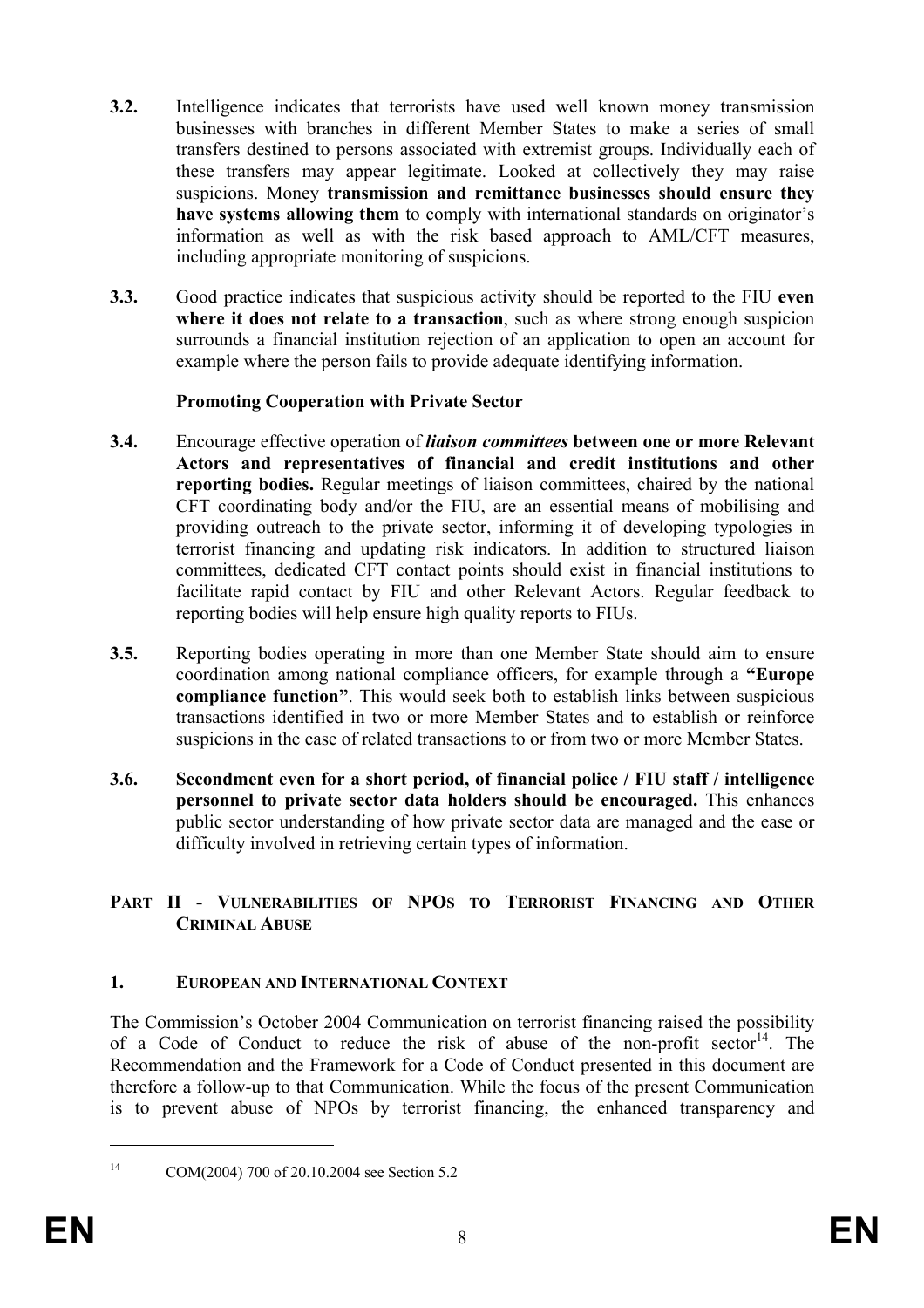accountability measures will also help to protect organisations from other forms of criminal abuse. The Recommendation and the Framework for a Code of Conduct should therefore enhance donor confidence, encourage more giving, while preventing or at least reducing the risk of criminal abuse.

Following the 9/11 terrorist attacks, the Financial Action Task Force ("FATF") adopted a series of "Special Recommendations" specific to terrorist financing. These included a Recommendation<sup>15</sup> that countries should address the vulnerabilities of the non-profit sector. In practice Member States and third countries have found it difficult to implement this element of the Special Recommendations. Significant discussions have taken place within the FATF on possible approaches. To date FATF members have been unable to agree a common approach to implementation of Special Recommendation VIII.

The importance of the area has also been acknowledged by EU Member State Governments and other international bodies<sup>16</sup>. The EU Joint Strategy Paper<sup>17</sup> on Terrorist Financing and the European Council Conclusions of 16-17 December 2004 asked the Commission to address the misuse of NPOs for terrorist financing purposes. The Council Declaration on the EU response to the London bombings of 13<sup>th</sup> July 2005 calls on the Council to "agree a Code of Conduct to" prevent the misuse of charities by terrorists".

Taking account of the potential vulnerabilities of the non-profit sector to terrorist financing and other criminal abuse, the Commission addresses a Recommendation to Member States and a Framework for a Code of Conduct for NPOs acting in the European Union.

The Commission has extensively consulted with Member States and the non-profit sector during the preparation of the Recommendation and Framework for a Code of Conduct including an eight week internet-based public consultation.

# **2. IMPLEMENTATION AT THE EUROPEAN LEVEL**

The Commission should assure *further dialogue with the non-profit sector* on the follow up to the Recommendation and Framework for a Code of Conduct presented in this Communication.

In particular, during the course of first half of 2006, the Commission will set up an *informal contact group* and organise a *conference* with representatives of the non-profit sector and relevant authorities to consider possible ways of further implementation of principles laid down in the Recommendation and Framework for a Code of Conduct.

<sup>15</sup> Special Recommendation VIII states: « …Non-profit organisations are particularly vulnerable, and countries should ensure that they cannot be misused (i) by terrorist organisations posing as legitimate entities; (ii) to exploit legitimate entities as conduits for terrorist financing…and (iii) to conceal or

obscure the clandestine diversion of funds intended for legitimate purposes to terrorist organisations."<br>The Financial Action Task Force in its Special Recommendation VIII; G8 Finance Ministers, "Finance Ministers' Statement" of Deauville, 17 May 2003; G8 Justice and Home Affairs Ministers, "Recommendations for Enhancing the Legal Framework to Prevent Terrorist Attacks", Washington, 17 11 May 2004.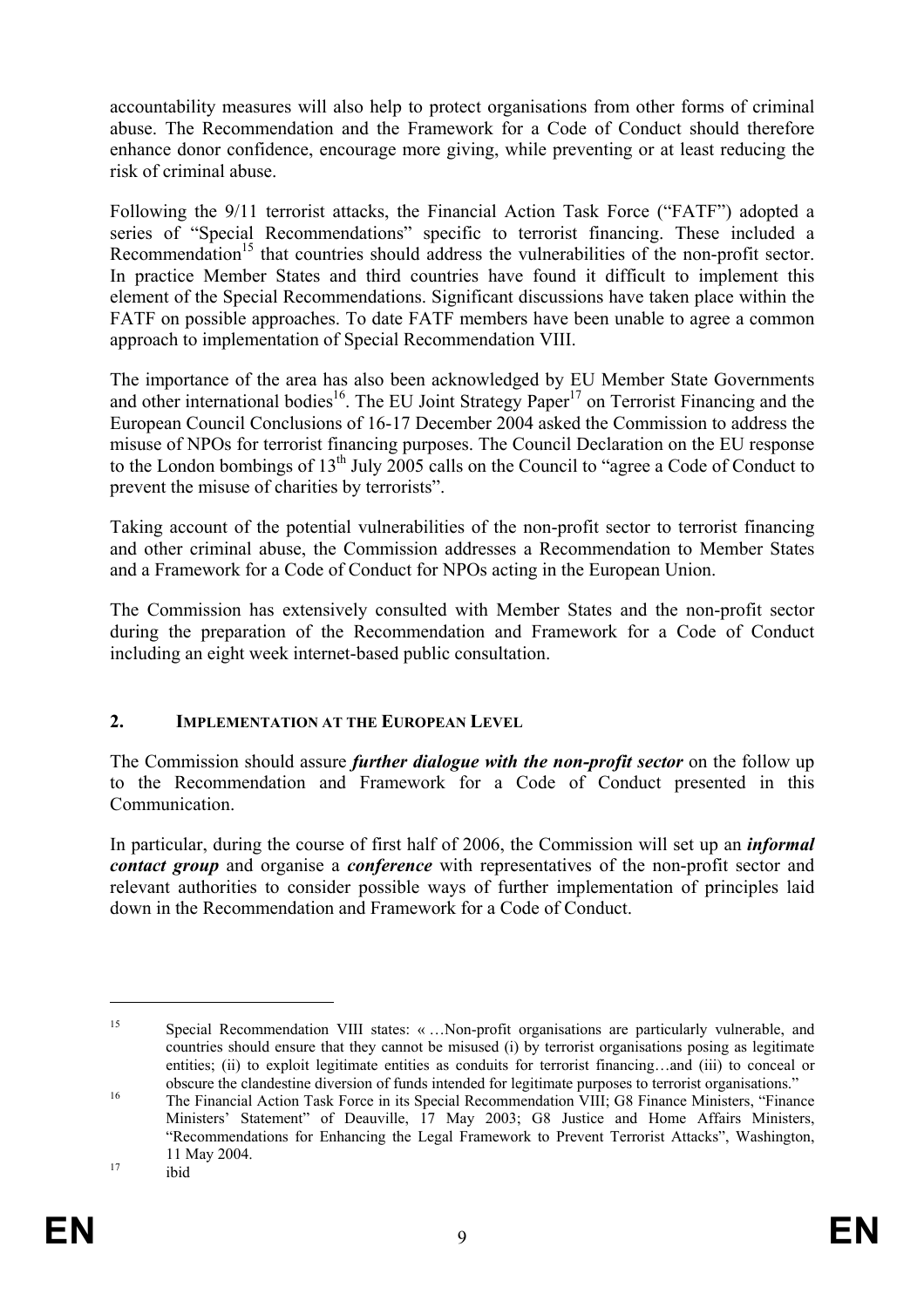It should be further discussed with relevant stakeholders how partnership between NPOs and state authorities could be developed to find an *appropriate balance between statutory and self-regulation for the non-profit sector*.

The European Commission will further consider whether *in certain circumstances, Community funding of NPOs* could be linked to compliance with enhanced transparency and accountability measures.

The Commission will *assess the results achieved by the Recommendation and Framework for a Code of Conduct* three years from its date of adoption.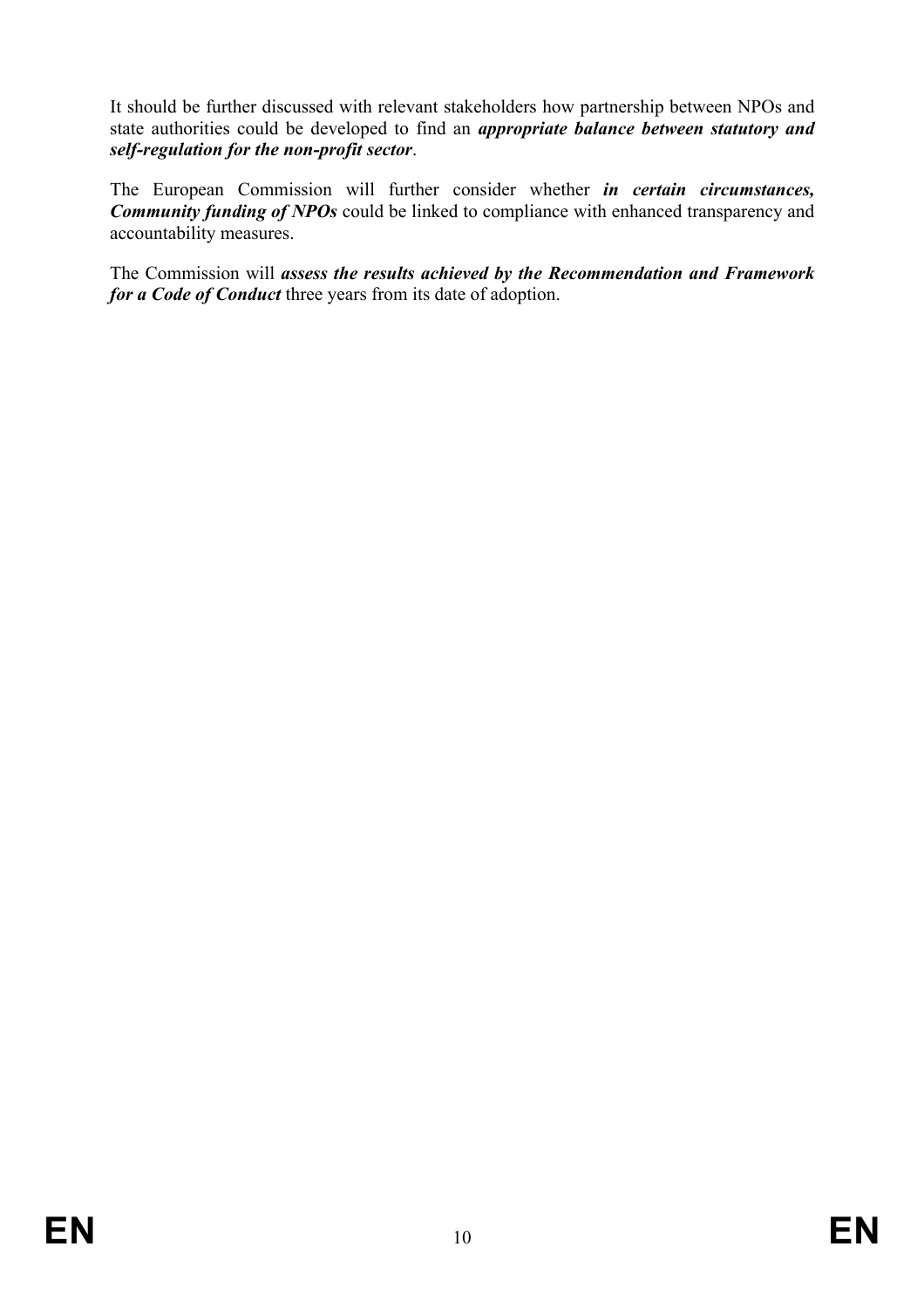# **ANNEX**

### **Recommendation for Member States and a Framework for a Code of Conduct for NPOs to Enhance Transparency and Accountability in the Non-profit Sector to Prevent Terrorist Financing and other Types of Criminal Abuse**

### **1. INTRODUCTION**

The non-profit sector carries out vital humanitarian and other much needed public work, where citizens benefit from their indispensable services in fundamental areas of life. NPOs are essential parts of democratic societies that often fulfil crucial tasks that other types of organisations or public bodies cannot achieve.

However, there is evidence that in several instances NPOs have been exploited for the financing of terrorism and for other criminal ends<sup>18</sup> and, in some cases, administrative freezing measures<sup>19</sup> have been imposed to prevent such exploitation. Terrorists and terrorist organisations can access finance through different sources. Money can be transferred through the financial sector, through wire transfers, alternative remittance systems and via cash courriers, but funds can also be moved and raised under the cover of NPOs. The Financial Action Task Force stated in its Report on Money Laundering and Terrorist Financing Typologies 2003-2004 that *"The case examples presented during this year's typologies exercise appeared to show that NPOs can be misused in a variety of ways and for different purposes within the framework of terrorism financing. First of all, NPOs can be used by terrorists and terrorist organisations to raise funds, as was the case for many of the larger NPOs that had their assets frozen on the basis of the UN Security Council Resolution 1373 (2001)…. A number of the experts noted the importance of informal cash collection in many ethnic or religious communities and the difficulties in accurately monitoring those funds…. NPOs can also be used by terrorists to move funds…. Finally, NPOs can also be used to*  provide direct logistical support to terrorists or serve as a cover for their operations."<sup>20</sup>

Higher and/or more systematic standards of transparency and accountability applied by NPOs will help to strengthen the non-profit sector against criminal abuse. The present document aims to find an approach that minimises this risk of abuse without over-burdening the sector. The basic principles set out in the Communication should in no way be interpreted so as to restrict the freedom of association. Particular attention should be paid to data protection rules. Moreover, implementation of the Recommendation to Member States and the Framework for a Code of Conduct should not jeopardise the efficient provision of emergency relief and other non-profit activity where needed. Care must be taken to ensure that nothing is done that could

<sup>18</sup> Experts of the FATF analysed cases of misuse of NPOs for terrorist financing for example in the *Report on Money Laundering and Terrorist Financing Typologies 2003-2004* available at http://www.fatfgafi.org/dataoecd/19/11/33624379.PDF; other examples can be found at the homepage "Inquiry Reports" of the Charity Commission for England and Wales at

http://www.charitycommission.gov.uk/investigations/inquiryreports/inqreps.asp<br>The freezing measures are based on Regulation (EC) No 881/2002 of 27 May 2002 (OJ L 139, 29.5.2002, p.9) as amended, or on Regulation (EC) No 2580/2001 of 27 December 2001 (OJ L 344,

<sup>28.12.2001,</sup> p.70) as amended.<br><sup>20</sup> See pages 8-10 in the *Report on Money Laundering and Terrorist Financing Typologies 2003-2004* at http://www.fatf-gafi.org/dataoecd/19/11/33624379.PDF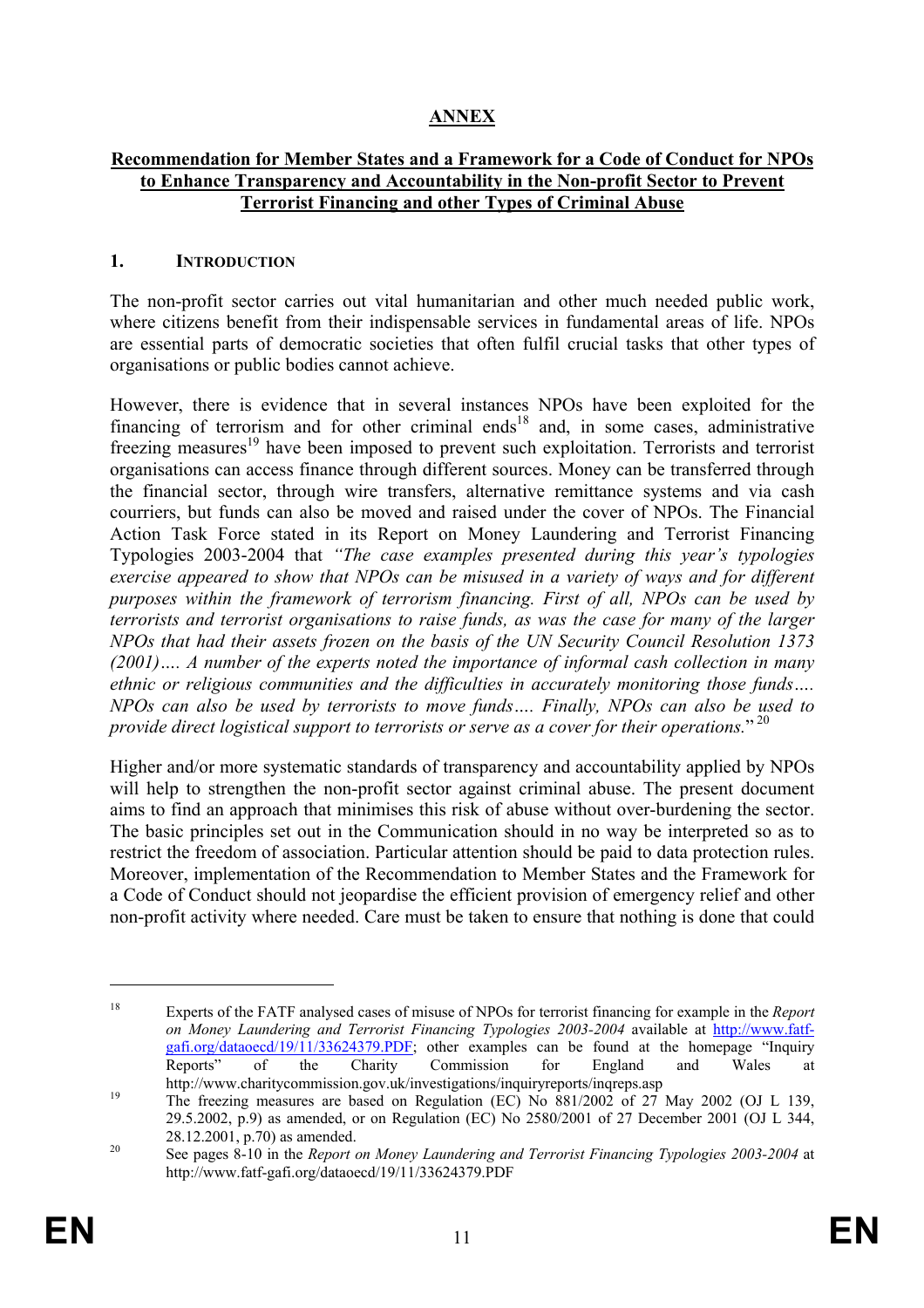undermine the work or reputation of the vastest majority of NPOs legitimately operating at national, EU and international levels.

NPOs in the European Union are very heterogeneous in size and legal form<sup>21</sup>. For the purposes of the Recommendation to Member States and the Framework for a Code of Conduct, NPOs are deemed to be organisations, legal persons, legal arrangements whose principal purpose is to "engage in the raising and/or disbursing funds for charitable, religious<sup>22</sup>, cultural, educational, social or fraternal purposes, or for the carrying out of other types of good works."<sup>23</sup>. For reasons of diversity, it would be appropriate to avoid a "onesize-fits-all" approach<sup>24</sup>. Furthermore, the Recommendation and the Framework for a Code of Conduct should not in any way hinder legal cross border activities of NPOs. The aim of a European approach is thus to establish common principles on which national implementation can be based.

### **2. RECOMMENDATION TO MEMBER STATES TO ADDRESS THE VULNERABILITIES OF THE NON-PROFIT SECTOR TO TERRORIST FINANCING AND TO OTHER CRIMINAL ABUSE**

The following Recommendation is addressed to Member States to help them to assess how far progress has been achieved in the fight against the misuse of NPOs for terrorist financing and other criminal purposes and to identify what further measures could be taken at the national level. Member States should encourage NPOs to apply enhanced transparency and accountability measures in their daily management in order to reduce the scope of their misuse for criminal purposes. Member States should ensure that their national non-profit sector is fully engaged in implementation at national level.

# **2.1. Oversight of the non-profit sector**

- Member States should ensure that they have oversight of their non-profit sector. The oversight role could either be dedicated to a single public body or entrusted to existing authorities or to self-regulatory bodies.
- Bodies that have oversight of the non-profit sector, or a part of it, should ensure efficient national cooperation. In this role, they should:

<sup>&</sup>lt;sup>21</sup> The diversity of the sector has already been described by the Commission Communication "Promoting" the role of voluntary organisations and foundations in Europe" COM(1997) 241. 22 Declaration 11 in the Annex to the Amsterdam Treaty states *"The European Union respects and does* 

*not prejudice the status under national law of churches and religious associations or communities in the Member States. The European Union equally respects the status of philosophical and nonconfessional organisations."* 23 Based on the definition given by the Financial Action Task Force Special Recommendation VIII Best

Practices Paper.<br><sup>24</sup> To avoid such an approach, the registration of those NPOs is suggested that are wishing to take advantage of special tax treatment, access to public grants, the right to public fundraising; the Framework for a Code of Conduct emphasises the application of simplified accounting and reporting rules for NPOs under a certain size.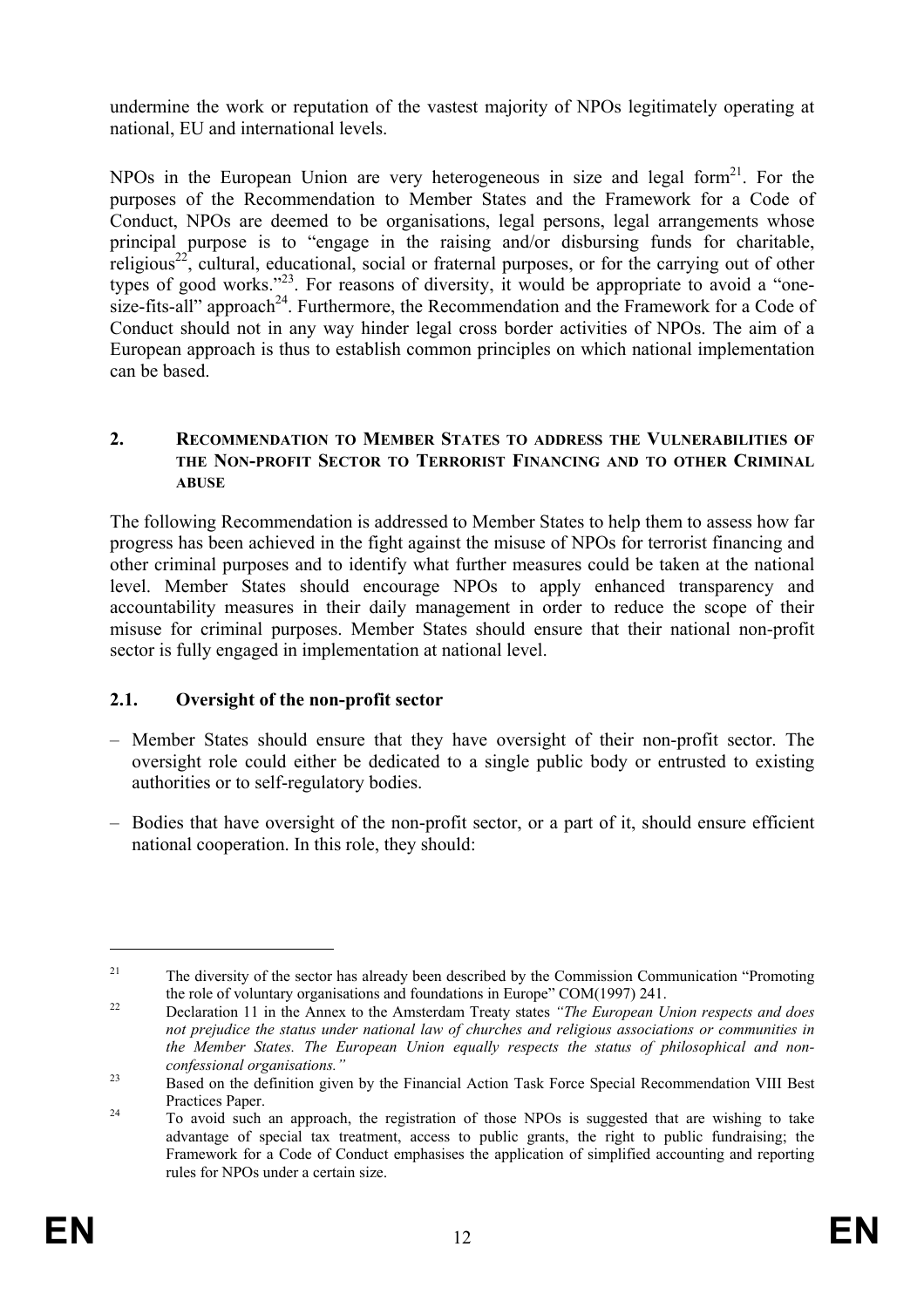- Operate publicly accessible registration systems for all NPOs operating on their territory and wishing to take advantage of preferential tax treatment, the right to public fundraising and access to public sector grants. These registration systems might be operated at national, regional or municipal level. Special attention has to be given that the registration fully respects the principle of freedom of association. Thus, registration would take the form of a notice of constitution rather than a prior approval for constitution;
- identify existing requirements on NPOs to avoid duplication of registration/ reporting obligations;
- Identify any categories of NPOs that fall outside the limit of their registration systems and mitigate the risk that these gaps might pose;
- Provide guidance to NPOs on financial transparency and on vulnerabilities of the sector;
- There should be coordination among competent bodies with regard to investigation of abuse of NPOs. Investigation should follow existing criminal law procedures. Competent bodies should also have the capacity to assess risk of abuse of individual NPOs;
- Tax Authorities should be encouraged to carry out reviews of NPOs receiving special tax treatment, with due consideration of the size and activity of the organisation.

# **2.2. Encourage compliance with Code of Conduct**

To promote compliance, Member States should consider the following issues:

- Registration, enhanced transparency and accountability standards *confirm a visible status for NPOs* and help to acquire and maintain public trust and credibility of non- profit work;
- *Privileged Tax Status, the award of public grants and the right to public fundraising* could be offered to all NPOs fulfilling the registration requirement and complying with transparency and accountability measures. A mechanism to ensure compliance may be a certification model as described below;
- It may be appropriate in the future to consider including the transparency and accountability principles proposed in the Framework for a Code of Conduct *in existing labels or in labels to be developed*. Such systems could be run by public or private bodies and would examine compliance of NPOs with the transparency and accountability measures;
- *Private monitoring bodies or non-profit umbrella organisations* should be encouraged to establish seals of approval or other similar mechanisms for NPOs compliant with the principles of the Framework for a Code of Conduct.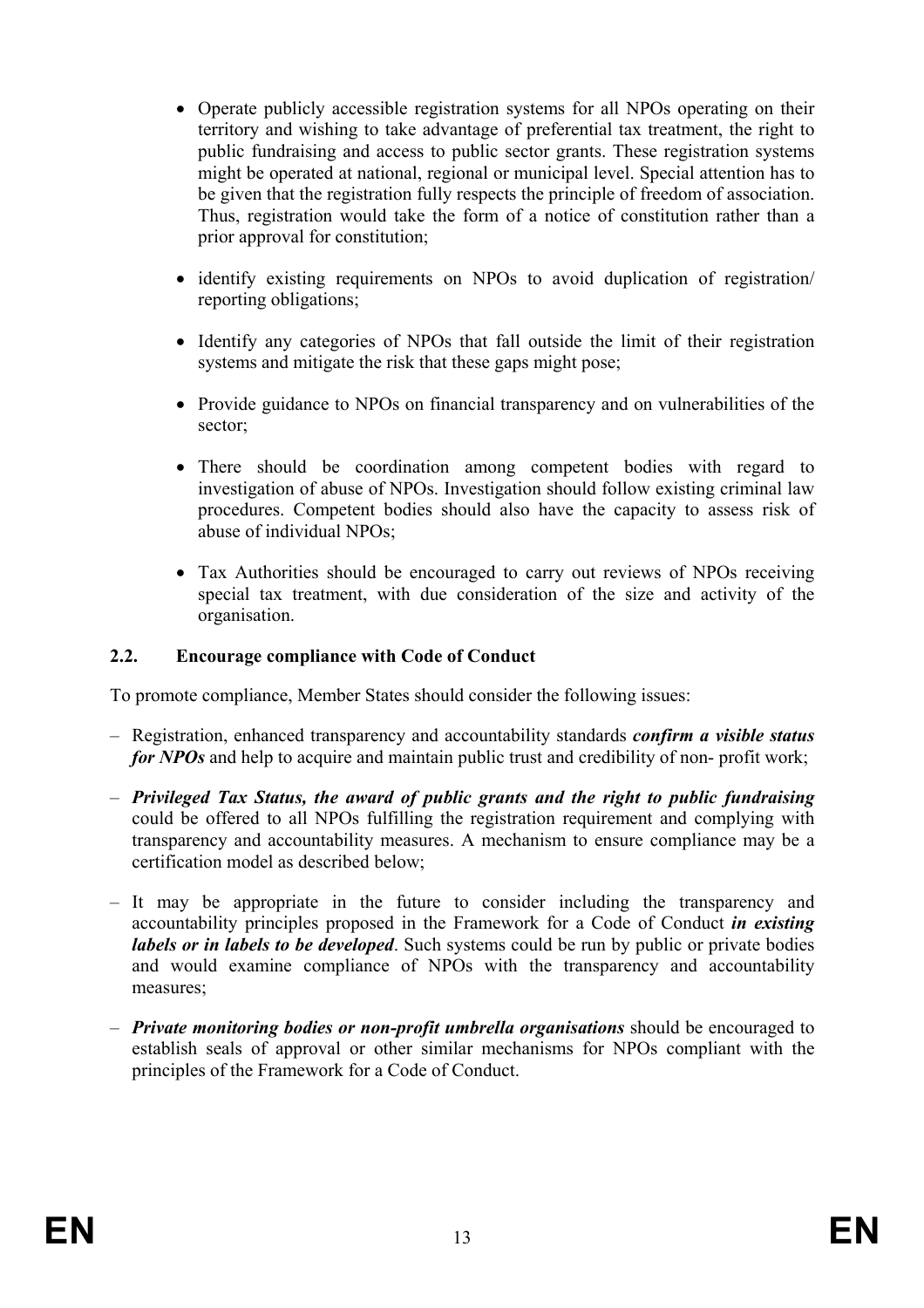### **2.3. Outreach and Vulnerabilities of NPOs to Terrorist Financing and other Criminal Purposes**

Intelligence continues to indicate<sup>25</sup> that misuse of the non-profit sector remains to be one of the methods used by terrorists to raise funds to finance their activities. It is therefore of key importance that Member States and NPOs are fully aware of how organisations may be misused for terrorist financing and other criminal purposes.

- NPOs should be encouraged to **assess their existing good practices** to strengthen further the prevention of their misuse for terrorist financing and other criminal purposes;
- With the involvement of key actors of the non-profit sector, Member States should initiate **awareness programmes for NPOs** on risks/vulnerabilities of the sector to abuse;
- **Guidance should be provided for the private sector** (financial institutions, accountants, auditors and lawyers dealing with the non-profit sector) to facilitate detection of suspicious activity/transactions, including techniques notably used for infiltration of NPOs by terrorists.

# **2.4. Investigation of abuse of NPOs**

The investigation should be proportionate to the weight of identified risk and follow existing criminal law procedures.

- Co-operation/information exchange *at national level* should be led and coordinated, if possible, by one of the competent authorities with responsibility for overseeing NPOs and include Tax Authorities, Financial Intelligence Unit, and law enforcement services. To facilitate national level information exchange, a person should be nominated in each of these entities representing the single point of contact for information exchange purposes in cases related to misuse of NPOs for terrorist financing. Dedicated information gateways should be established among these entities to ensure rapid and effective exchange.
- Co-operation/information exchange *at EU/international level* should comprise a network made up of law enforcement single contact points with expertise in terrorist financing and knowledge of the NPO sector. The Commission will promote the use of existing EU level co-operation/information exchange networks among law-enforcement authorities and, where appropriate, other bodies competent to investigate possible abuse of NPOs. The European Anti Fraud Office (OLAF) could fulfil a particular role in this co-operation and information exchange. The role of *CEPOL (European Police College)* could be crucial in training senior police officers in highlighting vulnerabilities of the sector, typologies of abuse, promoting cooperation/information exchange.

<sup>&</sup>lt;sup>25</sup> See for example Europol's « Overview of the fight against financing of terrorism in the European Union » Restricted  $1<sup>st</sup>$  June 2005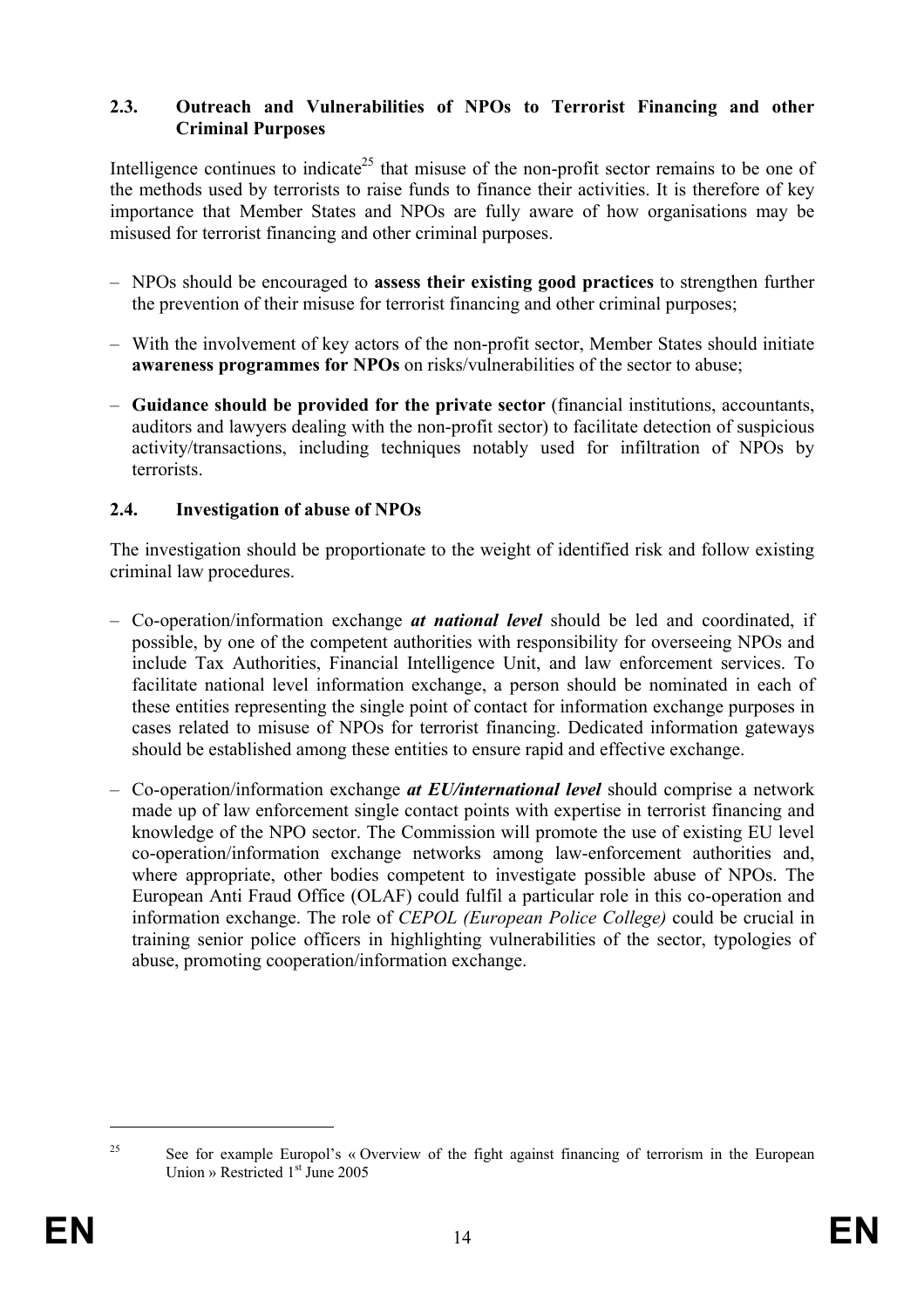#### **3. CONSIDERATIONS FOR THE NON-PROFIT SECTOR - FRAMEWORK FOR A CODE OF CONDUCT FOR NPOS TO PROMOTE TRANSPARENCY AND ACCOUNTABILITY BEST PRACTICES**

In a non-profit sector where enhanced levels of transparency and accountability are applied, there is less possibility for criminal abuse to occur. A considerable part of NPOs already follows most of the requirements set out in this document and many have also created their own Codes of Conduct. By applying these rules, NPOs demonstrate their responsibility towards public generosity and strengthen themselves against criminal abuse. The principal aim of the requirements of this Framework for a Code of Conduct is thus to find common general minimum transparency standards for NPOs in the European Union and to promote further discussions in this area.

- The NPOs should pursue the *mission purpose* of the organisation and should use their resources for these purposes.
- Responsibility of legal compliance should lie with the *highest governing body* of the organisation.
- All NPOs should produce a *document containing identification information* on the organisation. This record should be kept up to date and available at the NPO's office. Registered NPOs should send this identification information to the body responsible for fulfilling relevant registration functions. This body should be informed of changes in the key features of the organisation and of winding-up of the organisation (together with a statement on how the net assets of the NPO will be distributed).

The information should clearly identify the NPO. In addition to the formal name of the NPO, additional information could include any commonly used acronym or other informal name, business/working name and registration number (if appropriate). It would further include information on the address of the registered office, telephone/fax number/web site address and a record of previous addresses and changes of address. Details of sub branches of the organisation would also be included. A statement of the General Objectives, Policies and Priorities (mission purpose) of the NPO should be further mentioned, including a description of the NPO's organisational and decision-making structure - reflecting the size of the organisation and indicating internal financial control systems. The document should identify directors/ executive committee members or other decision makers of the organisation and their responsibilities. Where appropriate the beneficial owner of the NPO would also be identified.

List of the bank account numbers under the name of the NPO and any data on personal details should be kept confidentially on the register and at the NPO's office.

– NPOs should follow *proper book-keeping practice* and produce *annual financial statements* of income and expenditure. A *report* should be prepared annually containing the description and budget of activities, projects over the previous financial year and include a statement of how these have promoted the NPO's General Objectives. In order to avoid overburdening NPOs with excessive administrative requirements, *Simplified accounting and reporting requirements* should apply to NPOs under a certain size<sup>26</sup>.

<sup>&</sup>lt;sup>26</sup> Member States might determine other criteria (e.g. areas of activity) for NPOs subject to simplified accounting and reporting requirements.